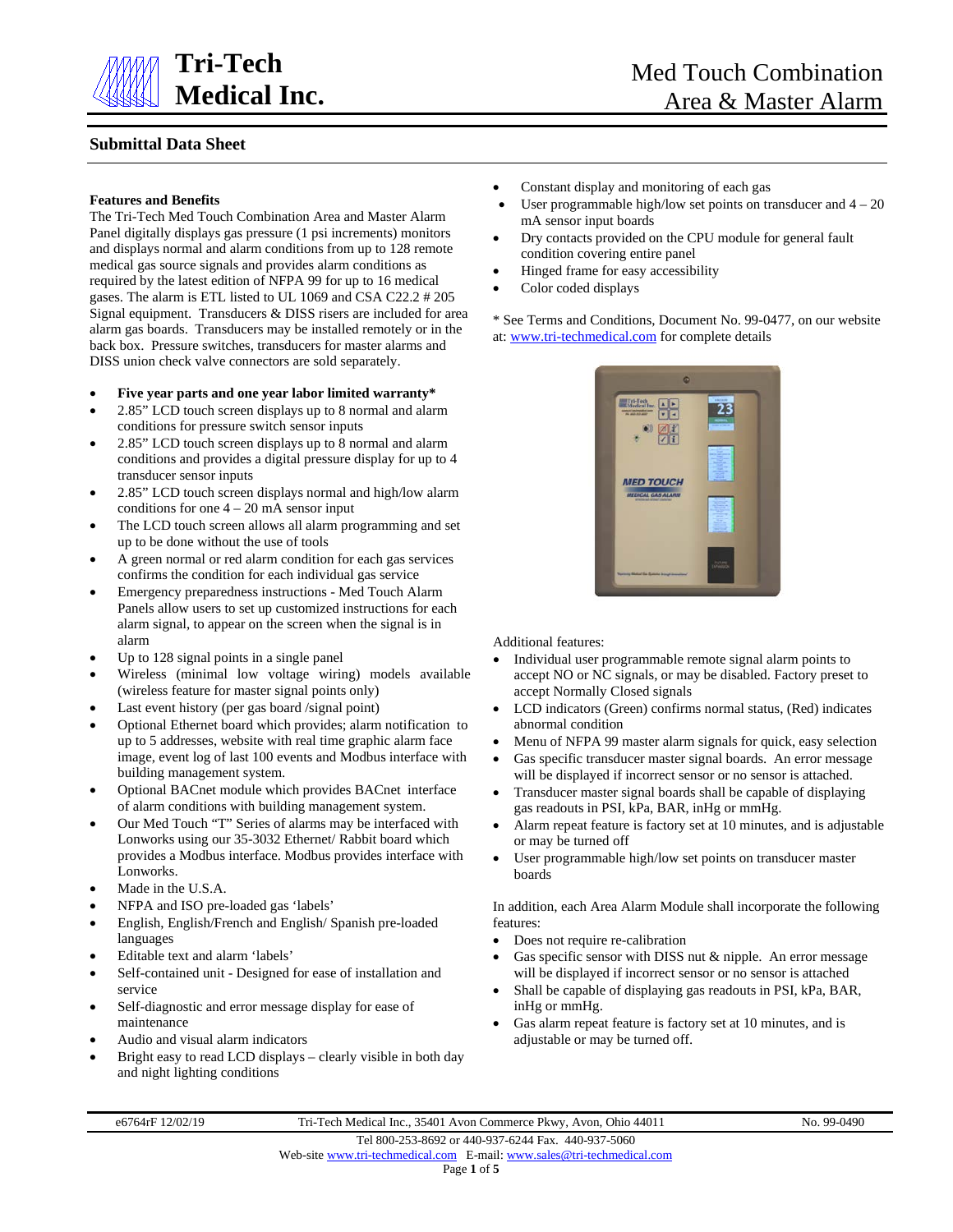

As options, the panel shall be able to;

The following options shall be able to be added to the panel at the time of order or after installation;

- Optional Text / e mail notification of alarm events sent to up to 5 addresses
- Optional Ethernet module. This module may be added to any alarm panel. It will provide the following features:
	- Webserver allows a remote user access to the alarm's webpage – viewing a graphic image of the alarm with all signal conditions, pressure & event / history log information
	- Text notification of alarm conditions (up to 5 addresses)
	- Event / history log maintains a rolling list of the 100 most recent alarm condition events and a file of the 1,000 most recent alarm events and is downloadable through embedded web pages
- Optional Ethernet connection for BACnet or Modbus transmission of signals to a building automation system
- Optional Ethernet connectivity with embedded web page
- Interface with building automation system via Ethernet
- Wireless (minimal low voltage wiring) models available

## **Specification**

The alarm shall be the Tri-Tech Medical Med Touch Combination Area & Master Alarm. The panel shall be microprocessor controlled and designed to comply with NFPA 99. The panel shall incorporate an individual 2.85" LCD touch screen display for each gas service and a 2.85" LCD touch screen display(s) for groups of up to 8 master signal points in communication with either dry contacts, transducers or  $4 - 20$  mA sensors which shall allow all alarm programming and set up to be done without the use of tools. The unit shall be enclosed in a steel box and shall be designed to accept an electrical input range of 120-240 volts AC – 50-60 hertz. The source voltage shall be stepped down with a self-contained transformer. The panel shall contain audible and visual alarm indicators. The audible alarm may be silenced by pressing the alarm silence button, but the visual alarm indicator can only be cancelled by fault correction. The alarm shall detect and filter out transient (less than 0.6 seconds) signals created by R.F.I. The alarm shall be capable of displaying alarm history for all possible alarm conditions. A security pin code shall be required and must be entered in order to access the programming software. A security pin code shall be required and must be entered in order to access the programming software.



Oxygen Main Liquid Level Low Oxygen<br>Reserve Liquid Level Low Oxygen<br>Reserve Low Pressure Oxygen Reserve In Use Oxygen<br>Abnormal Line Pressure Oxygen Line Pressure High Oxygen Line Pressure Low Oxygen **Secondary Supply In Use** 





## **Gas / Area Display**

Shown in alarm condition. Display blinks on and off when in alarm condition drawing attention and alternates displaying rooms/area covered with user programmed emergency instructions.



#### points are pre-programmed NC but may be re-programmed as Disabled or NO by user.

**Master / Remote Signal** 

**(both dry and transducer sensors)** Shown in normal condition. User selects signal labels from database of NFPA signals included in the boards memory. Individual signal

**Display**

# **Master / Remote Signal Display (dry contact sensors)**

Shown in alarm condition. Display blinks on and off when in alarm condition drawing attention and alternates displaying signal identification with user programmed emergency instructions.

#### **Master / Remote Signal Display (transducer senors)**

Shown in alarm condition. The standard display looks and acts the same as both of the above Master/Remote displays. By touching the signal point you wish to view, the display changes to the view shown here providing the additional actual line pressure of the gas being monitored. This may be viewed at any time, in Normal or Alarm condition.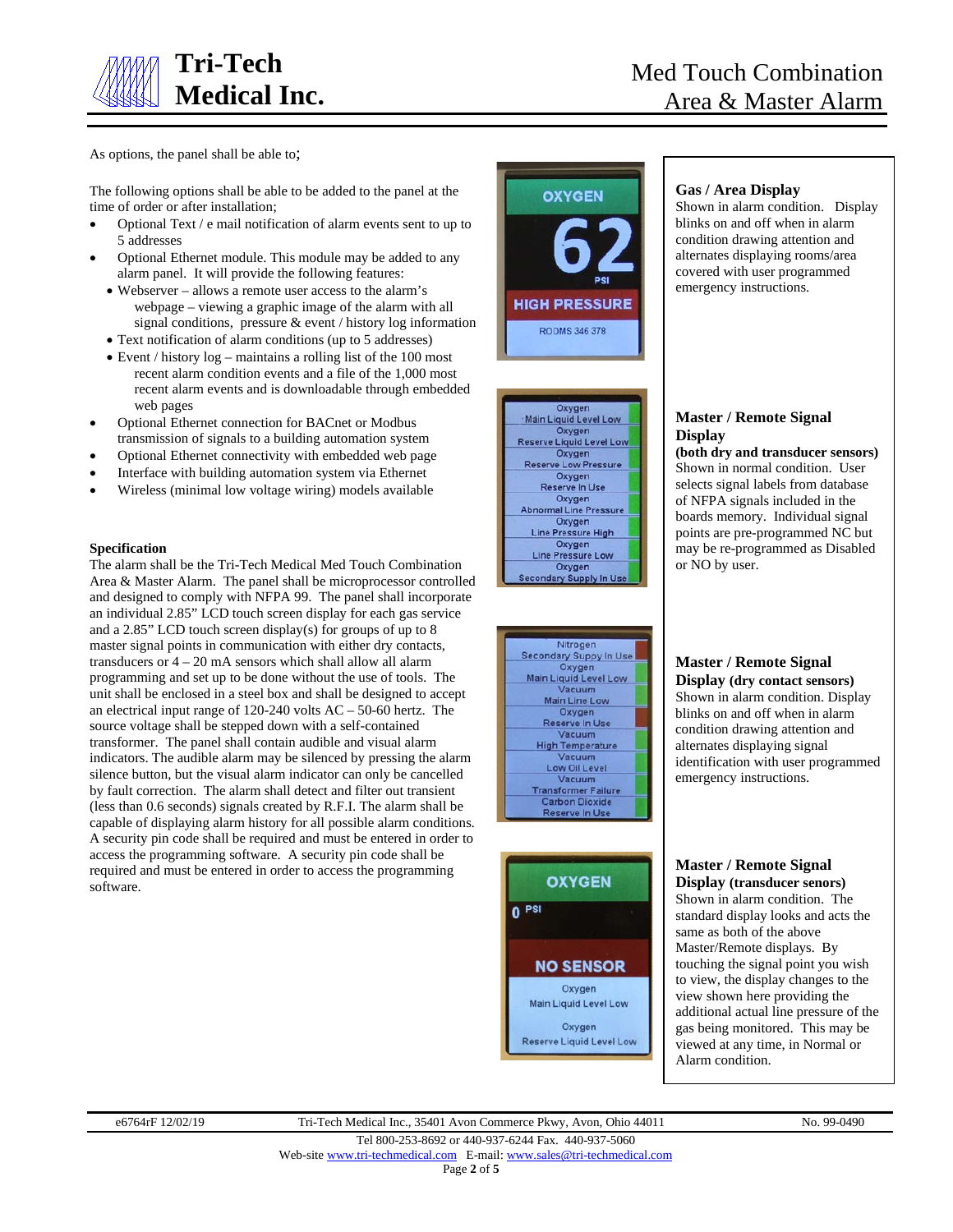

How to Order: Easy to use modular ordering system.

*Fill in the blanks to specify the Med Touch Combination Alarm that meets your needs.*

# *Model Numbering:*

| $\mathbf C$<br>G<br>N                | G/S<br>G/S<br>G/S<br>$\mathrm{G}/\mathrm{S}$<br>G/S<br>G/S<br>G/S<br>2 Slot<br>Front<br>3 Slot Front                                                                                                                                                                                                     | G/S<br>G/S<br>G/S<br>G/S<br>G/S<br>G/S<br>G/S<br>G/S                                                                                                                                                                                                                                                                                                                          |  |
|--------------------------------------|----------------------------------------------------------------------------------------------------------------------------------------------------------------------------------------------------------------------------------------------------------------------------------------------------------|-------------------------------------------------------------------------------------------------------------------------------------------------------------------------------------------------------------------------------------------------------------------------------------------------------------------------------------------------------------------------------|--|
|                                      |                                                                                                                                                                                                                                                                                                          | 5 Slot Front<br>Note: a 35-3032 kit may be ordered separately and installed in the field to<br>provide; Ethernet webserver, event log, alarm notifications may be<br>sent up to 5 users via text or e-mail and Modbus Interface.<br>The 35-3033 Ethernet programming kit is required and must be ordered<br>when the 35-3032 kit is ordered. Only one is needed per facility. |  |
|                                      | $\mathbf{S}$ = Master Signal Input Type                                                                                                                                                                                                                                                                  | Note: a 35-3035 kit may be ordered separately and installed in the field to<br>provide a BACnet interface. The 35-3032 and 35-3033 kits are also<br>required whenever the 35-3035 kits is ordered. Only one 35-3033 kit<br>is needed per facility.                                                                                                                            |  |
|                                      |                                                                                                                                                                                                                                                                                                          |                                                                                                                                                                                                                                                                                                                                                                               |  |
|                                      | <b>Non-Latching Alarm Relays</b><br>M<br>P<br>O                                                                                                                                                                                                                                                          | Description<br>$4-20$ mA<br>Dry Contact (8 Signal Points)<br>Transducer (4 Gases, 8 Signal Points)                                                                                                                                                                                                                                                                            |  |
|                                      | <b>Latching Alarm Relays</b><br>$\frac{0}{0}$<br>$^{+}$<br>$\mathbf{F}$ – Future Expansion (Blank) Position                                                                                                                                                                                              | Description<br>$4-20$ mA<br>Dry Contact (8 Signal Points)<br>Transducer (4 Gases, 8 Signal Points)<br>$\bf{B}$ – Blank Slot - 4 Vertical Future Expansion (Blank) Positions in One slot                                                                                                                                                                                       |  |
|                                      |                                                                                                                                                                                                                                                                                                          | List Signal Input Type Choices from Left to Right                                                                                                                                                                                                                                                                                                                             |  |
|                                      | $G = Gas$ Service                                                                                                                                                                                                                                                                                        |                                                                                                                                                                                                                                                                                                                                                                               |  |
|                                      | $A$ – Medical Air<br>$\mathbf{B}$ – Blank Slot<br>$C$ – Carbon Dioxide – 50 PSI<br>$D - Carbon Dioxide - 80 PSI$<br>$\mathbf{F}$ – Future Expansion<br>$H$ – Hyperbaric Oxygen<br>$I$ – Instrument Air<br>J - Carbon Dioxide-Oxygen Mixt DISS 1080 (CO2>7%)<br>K - Helium-Oxygen Mixt DISS 1060 (He>80%) | $L$ - Helium<br>$N$ – Nitrous Oxide<br>$\mathbf{O}$ - Oxygen<br>$R$ – Tri-Gas<br>$S - AGSS$<br>$T$ - Nitrogen<br>$V$ – Medical Vacuum<br>W-WAGD/EVAC<br>* < - Gas Mixture (uses 100 PSI Transducer)<br>* > - High Pressure Gas Mixture<br>(uses 250 PSI Transducer)<br>*Model Numbers that include these symbols for Gas Service are not <b>ETL</b> Listed                    |  |
| $C = Gas Set$                        | $U$ – Tri-Tech Labeled NFPA Color Code English                                                                                                                                                                                                                                                           | I - Tri-Tech Labeled ISO Color Code English/French                                                                                                                                                                                                                                                                                                                            |  |
|                                      | S - Tri-Tech Labeled ISO Color Code English/Spanish                                                                                                                                                                                                                                                      | N - Tri-Tech Labeled NFPA Color Code Spanish                                                                                                                                                                                                                                                                                                                                  |  |
| $N =$ Number of Slots on Front Panel |                                                                                                                                                                                                                                                                                                          |                                                                                                                                                                                                                                                                                                                                                                               |  |
| $2 - 2$ Slot Front Panel             | $3 - 3$ Slot Front Panel                                                                                                                                                                                                                                                                                 | 5-5 Slot Front Panel                                                                                                                                                                                                                                                                                                                                                          |  |
| $T = Type of Alarm$                  |                                                                                                                                                                                                                                                                                                          |                                                                                                                                                                                                                                                                                                                                                                               |  |
|                                      |                                                                                                                                                                                                                                                                                                          |                                                                                                                                                                                                                                                                                                                                                                               |  |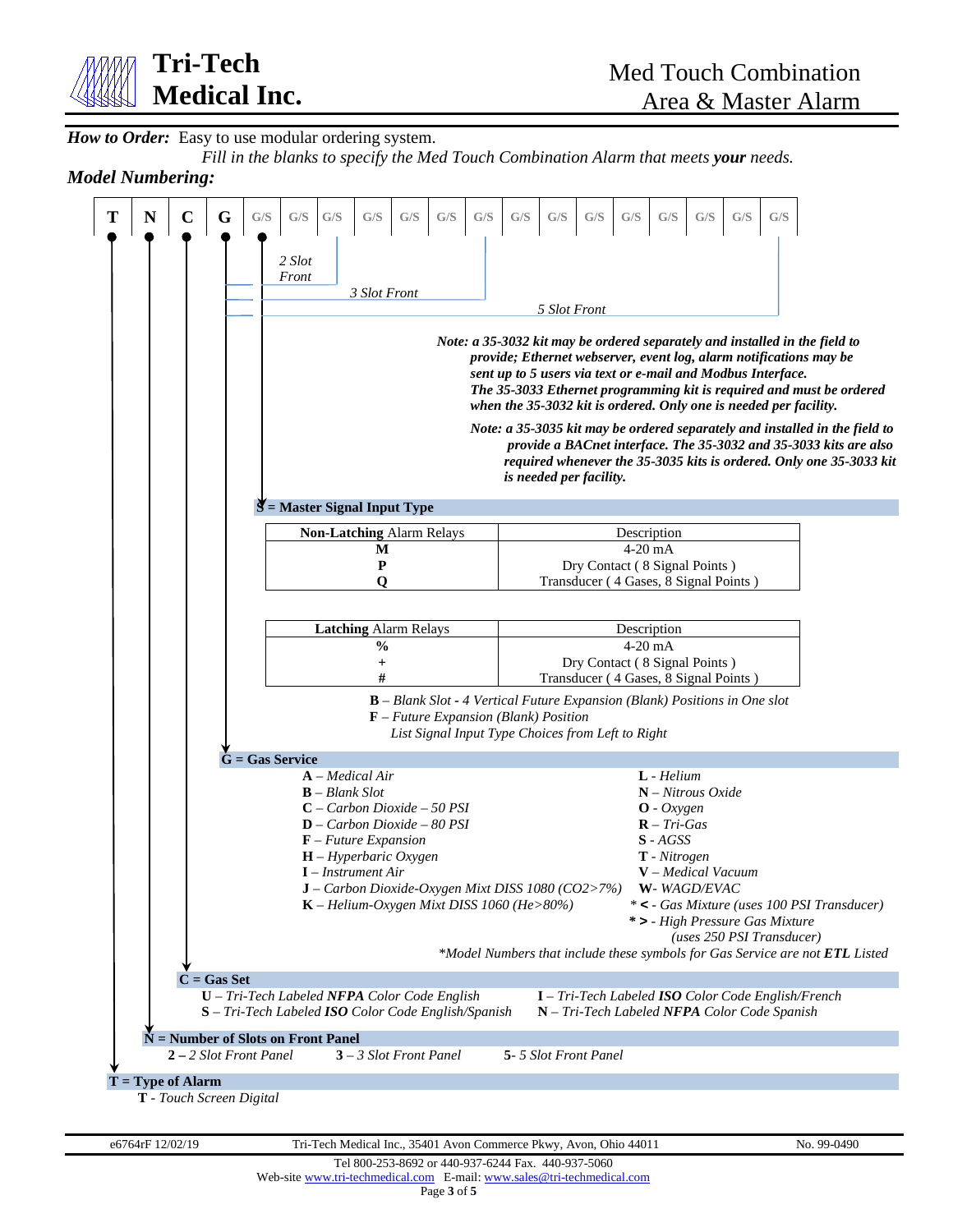

### *Part No. Examples*



**T2UOVPF** = 2 Slot Combination Alarm Tri-Tech labeled, set for NFPA Color Code English gas set. Oxygen, Medical Vacuum, 8 Dry Contact Signal Points w/ Non-Latching Alarm Relays and one Future Expansion.



**T3IOAVF+++F** = 3 Slot Combination Alarm Tri-Tech labeled, set for ISO Color Code English/French gas set. Oxygen, Medical Air and Medical Vacuum, one Future Expansion {Blank) position at bottom, of 2<sup>nd</sup> slot 24 Dry Contact Signal Points w/ Latching Alarm Relays and one Future Expansion (Blank) position at bottom of  $3<sup>rd</sup>$  slot.



**T5UOAVFPPPPQQQQB** = 5 Slot Combination Alarm Tri-Tech labeled, set for NFPA Color Code English gas set. Oxygen, Medical Air, Medical Vacuum and one Future Expansion (Blank) position at bottom of 2nd slot. 64 Dry Contact Signal Points w/ Non-Latching Alarm Relays in 3rd slot, 32 Transducer Signal Points W/ Non-Latching Alarm Relays in 4<sup>th</sup> slot, 5<sup>th</sup> slot is Blank.